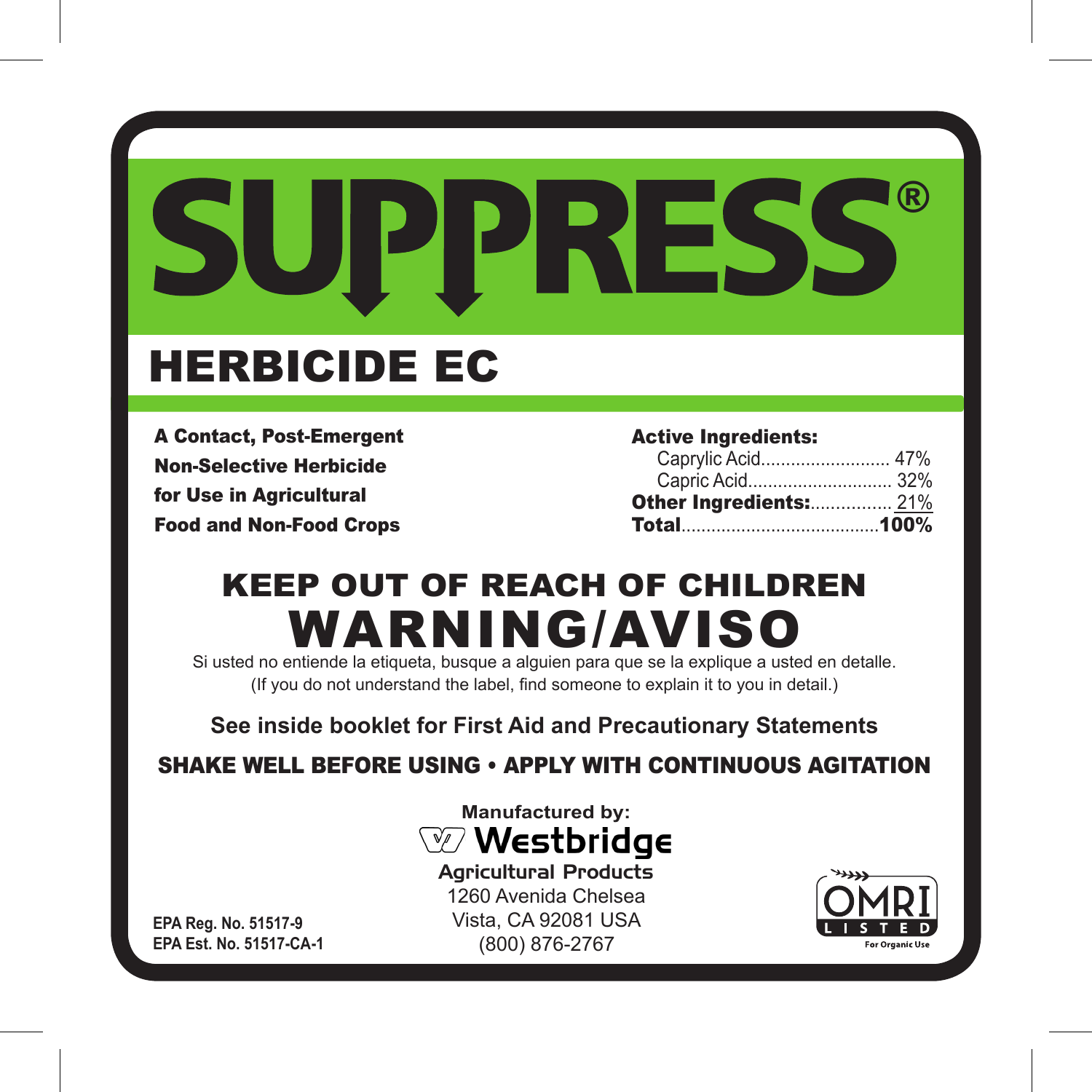| <b>FIRST AID</b>                                                                                                                                                                                                                                                                    |                                                                                                                                                                                                                                                              |  |
|-------------------------------------------------------------------------------------------------------------------------------------------------------------------------------------------------------------------------------------------------------------------------------------|--------------------------------------------------------------------------------------------------------------------------------------------------------------------------------------------------------------------------------------------------------------|--|
| If in Eyes                                                                                                                                                                                                                                                                          | Hold eye open and rinse slowly and gently with water for 15-20<br>minutes.<br>Remove contact lenses, if present, after the first 5 minutes, then<br>continue rinsing.                                                                                        |  |
|                                                                                                                                                                                                                                                                                     | Call a poison control center or doctor for treatment advice.                                                                                                                                                                                                 |  |
| If on Skin or<br>Clothing                                                                                                                                                                                                                                                           | Remove contaminated clothing.<br>Rinse skin immediately with plenty of water for 15-20 minutes.<br>Wash exposed area with soap and water. If irritation persists,<br>seek medical attention.<br>Call a poison control center or doctor for treatment advice. |  |
| <b>HOT LINE NUMBER</b>                                                                                                                                                                                                                                                              |                                                                                                                                                                                                                                                              |  |
| Have the product container or label with you when calling a poison control<br>center or doctor, or going for treatment. You may also contact the National Poison<br>Control Hotline at 1-800-222-1222 for emergency medical treatment information<br>24 hours a day, 7 days a week. |                                                                                                                                                                                                                                                              |  |
| <b>NOTE TO PHYSICIAN:</b>                                                                                                                                                                                                                                                           |                                                                                                                                                                                                                                                              |  |
|                                                                                                                                                                                                                                                                                     | Probable mucosal damage may contraindicate the use of gastric layage.                                                                                                                                                                                        |  |

#### **PRECAUTIONARY STATEMENTS HAZARDS TO HUMANS AND DOMESTIC ANIMALS**

**WARNING:** Causes substantial but temporary eye injury. Do not get in eyes or on clothing. Avoid contact with skin and clothing. Wear protective eyewear such as goggles, face shield, or safety glasses. Wash thoroughly with soap and water after handling and before eating, drinking, chewing gum, using tobacco, or using the toilet. Remove and wash contaminated clothing before reuse.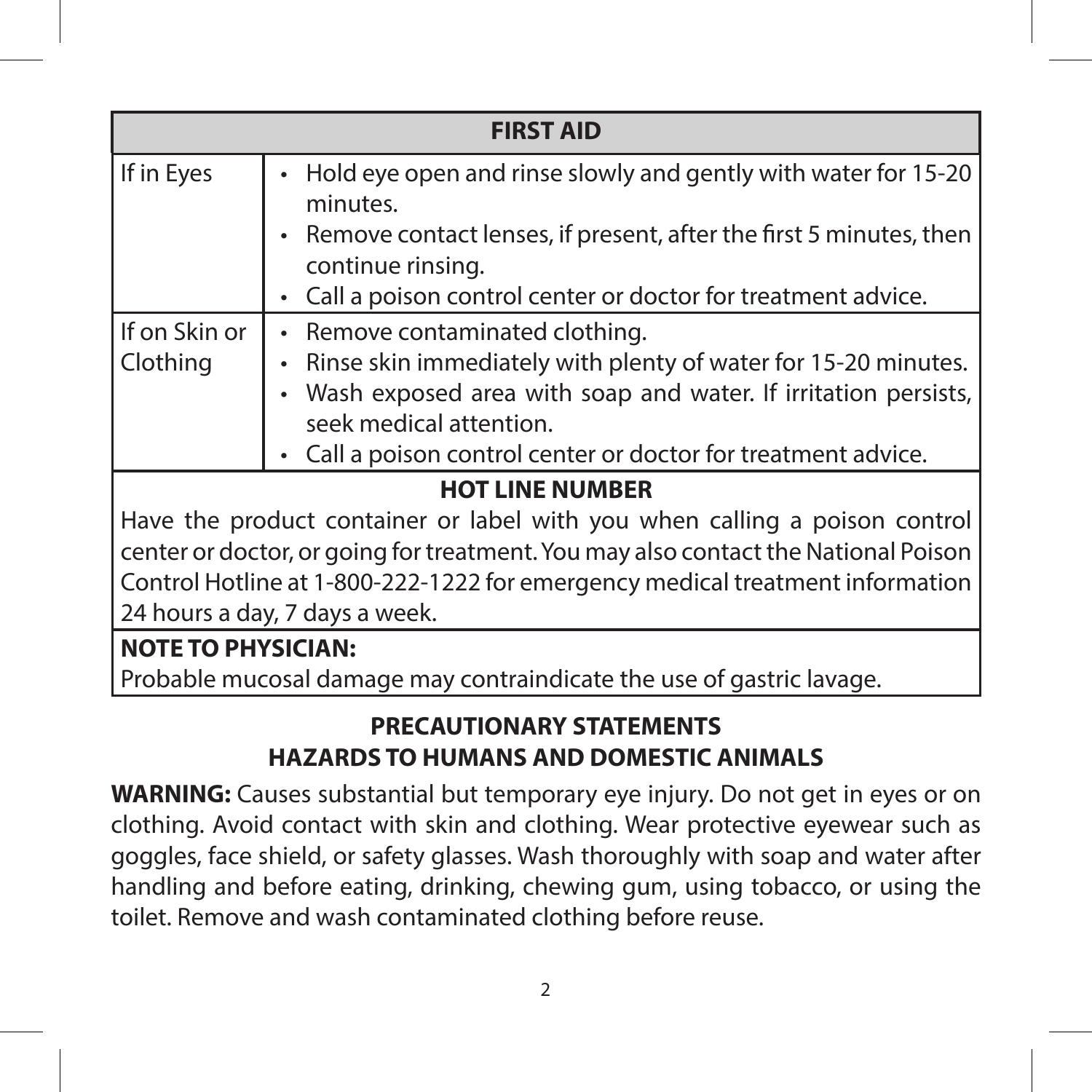#### **PERSONAL PROTECTIVE EQUIPMENT (PPE)**

Some materials that are chemical-resistant to this product are listed below. If you want more options, follow the instructions for Category C on an EPA chemicalresistance selection chart.

#### *Applicators and other handlers must wear:*

- Protective eyewear
- Coveralls worn over short-sleeved shirt and short pants
- Shoes plus socks
- Chemical resistant gloves such as barrier laminate, butyl rubber, nitrile rubber, neoprene rubber, polyvinyl chloride or viton

Follow manufacturer's instructions for cleaning/maintaining PPE. If no such instructions for washables, use detergent and hot water. Keep and wash PPE items separately from other laundry.

#### **USER SAFETY RECOMMENDATIONS:**

Users should:

- Wash hands before eating, drinking, chewing gum, using tobacco, or using the toilet.
- Remove clothing immediately if the product gets inside. Wash thoroughly and put on clean clothing.
- Remove PPE after handling this product.
- Wash the outside of gloves before removing. As soon as possible, wash thoroughly and change into clean clothes.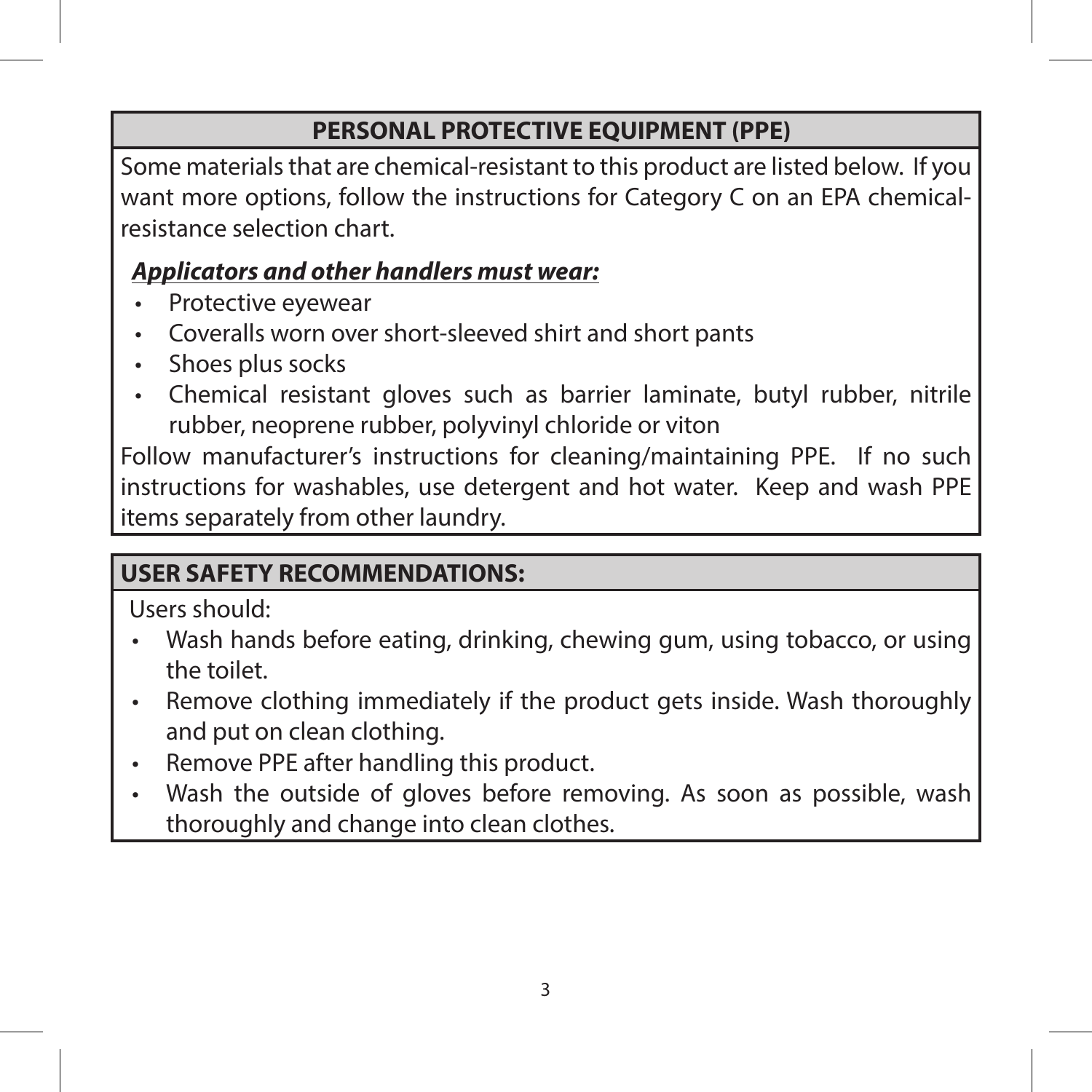#### **ENVIRONMENTAL HAZARDS**

**For terrestrial uses:** Do not apply directly to water, or to areas where surface water is present or to intertidal areas below the mean high water mark. Do not contaminate water when disposing of equipment washwater or rinsate.

Do not apply this product or allow it to drift to blooming crops or weeds while honey bees are actively foraging in the treatment area. For maximum honey bee protection, avoid early morning and late afternoon applications.

#### **PRODUCT INFORMATION**

**SUPPRESS® Herbicide EC** is a non-selective, post-emergent, foliar herbicide for use in and around all food and non-food crop areas, as well as non-agricultural and industrial sites**.** 

**SUPPRESS® Herbicide EC** provides effective control of annual and perennial broadleaf weeds and grasses. **SUPPRESS® Herbicide EC** works best on newly emerged weeds, ideally on weeds that are less than 6 inches in height.

**SUPPRESS® Herbicide EC** is non-volatile, emulsifiable concentrate that be applied using ground equipment such as boom sprays. **SUPPRESS® Herbicide EC** is nonsystemic and it does not translocate within the plant.

#### **DIRECTIONS FOR USE**

It is a violation of Federal law to use this product in a manner that is inconsistent with its labeling.

Do not apply this product in a way that will contact workers or other persons, either directly or through drift. Only protected handlers may be in the area during application. For any requirement specific to your State or Tribe, consult the State/Tribal agency responsible for the pesticide regulation.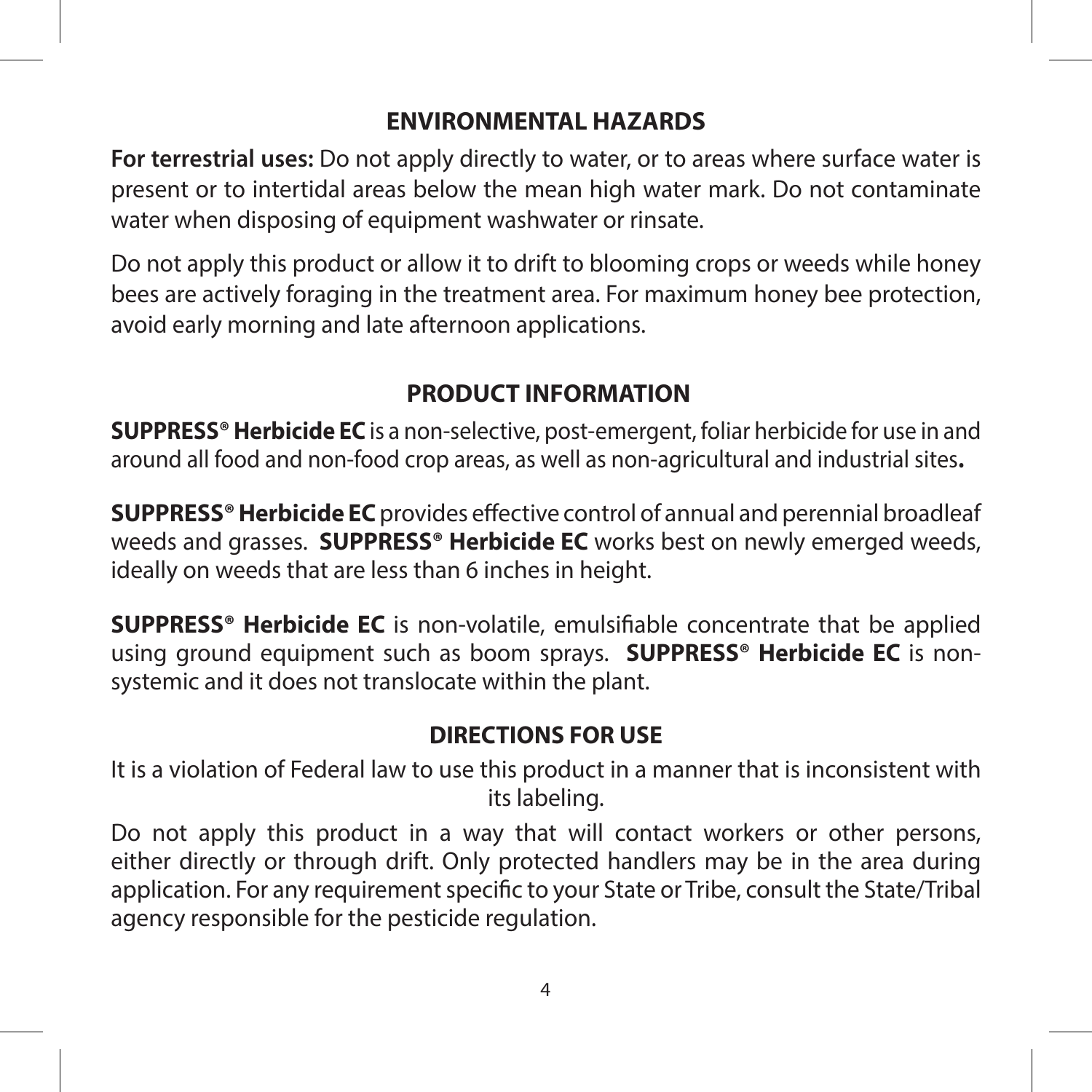#### **AGRICULTURAL USE REQUIREMENTS**

Use this product only in accordance with its labeling and with the Worker Protection Standard, 40 CFR part 170. This standard contains requirements for the protection of agricultural workers on farms, forests, nurseries and greenhouses, and handlers of agricultural pesticides. It also contains specific instructions and exceptions pertaining to statements on this label about personal protective equipment (PPE). The requirements of this box only apply to uses of this product that are covered by the Worker Protection Standard.

Do not enter or allow worker entry into treated areas during the restrictedentry interval (REI) of 24 hours.

PPE required for early entry to treated areas that is permitted under the Worker Protection Standard and involves contact with anything treated such as plants or soil is:

- long-sleeved shirt and long pants
- protective eyewear
- chemical-resistant gloves
- shoes plus socks

#### **NON-AGRICULTURAL USE REQUIREMENTS**

The requirements in this box apply to uses of this product that are NOT within the scope of the Worker Protection Standard for agricultural pesticides (40 CFR Part 170). The WPS applies when this product is used to produce agricultural plants on farms, forests, nurseries, or greenhouses. Keep unprotected persons out of treated areas until sprays have dried.

For early reentry to treated areas and that involves contact with anything that has been treated such as plants, soil, or water, wear: coveralls, shoes, socks, and waterproof gloves.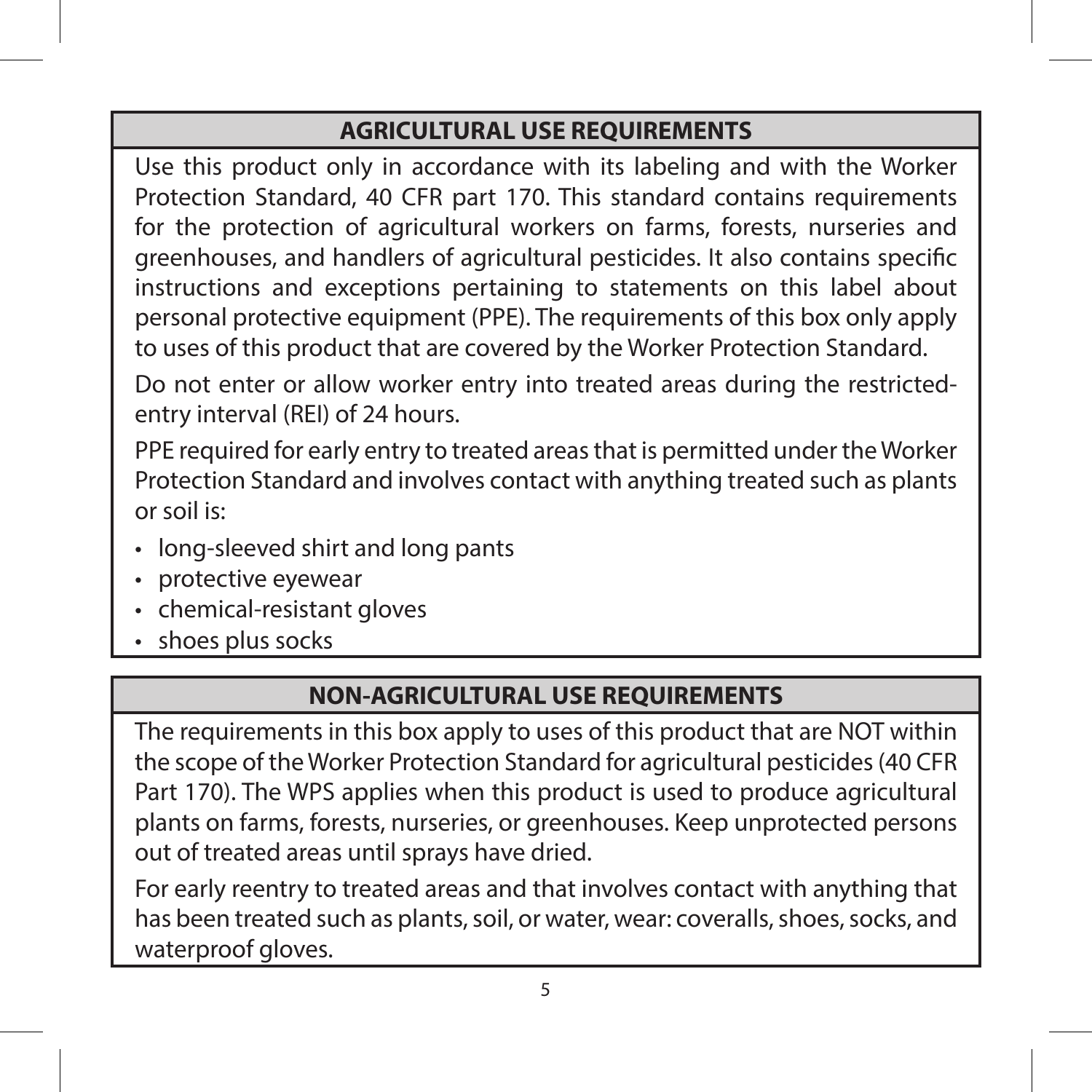#### **FOR USE in and AROUND ALL FOOD and NON-FOOD CROPS, INCLUDING, but not LIMITED to:**

| <b>Berries</b>             | Blackberries, Blueberries, Boysenberries, Cranberries,                         |
|----------------------------|--------------------------------------------------------------------------------|
|                            | Dewberries, Loganberries, Raspberries                                          |
| Brassicas (Cole)           | Broccoli, Brussels Sprouts, Cabbage, Cauliflower, Collards,                    |
|                            | Kale, Mustard Greens                                                           |
| <b>Bulb Vegetables</b>     | Garlic, Leaks, Onions, Shallots                                                |
| <b>Cereal Grains</b>       | Barley, Corn, Oats, Rye, Sorghum (Milo), Wheat                                 |
| Citrus                     | Grapefruits, Lemons, Limes, Oranges, Mandarins                                 |
| Cucurbit<br>Vegetables     | Cantaloupes, Cucumbers, Gourds, Muskmelons, Pumpkins,<br>Squash, Watermelons   |
| <b>Field Crops</b>         | Alfalfa, Canola, Cereal Grains, Corn, Cotton, Sorghum, Soybeans,<br>Sweet Corn |
| <b>Fruiting Vegetables</b> | Eggplant, Peppers (All Varieties), Tomatillos, Tomatoes                        |
| Herbs and Spices           | Anise, Basil, Chive, Dill, Fennel, Oregano                                     |
| Grapes                     | Raisin, Table Grapes, Wine Grapes                                              |
| Leafy Greens               | Arugula, Celery, Lettuce, Spinach                                              |
| Legumes                    | Beans, Garbanzo, Lentils, Peas                                                 |
| <b>Tree Nuts</b>           | Almonds, Cashews, Hazelnuts (Filberts), Pecans, Pistachios, Walnuts            |
| Pome Fruit                 | Apples, Crabapples, Pears, Quince                                              |
| Rice                       | Do not apply when fields are flooded.                                          |
| <b>Stone Fruit</b>         | Apricots, Cherries, Nectarines, Peaches, Plums, Prunes                         |
| <b>Strawberries</b>        | June-bearing, Everbearing, and Day-neutral                                     |
| Root & Tuber               | Beets, Carrots, Potatoes, Potato Seed, Radishes, Sweet Potatoes                |
| Vegetables                 |                                                                                |
| <b>Tropical Fruits</b>     | Guavas, Mangos, Kiwi Fruit, Bananas                                            |
| Miscellaneous              | Artichokes, Asparagus, Avocados, Olives, Persimmons,                           |
| Crops                      | Pomegranates                                                                   |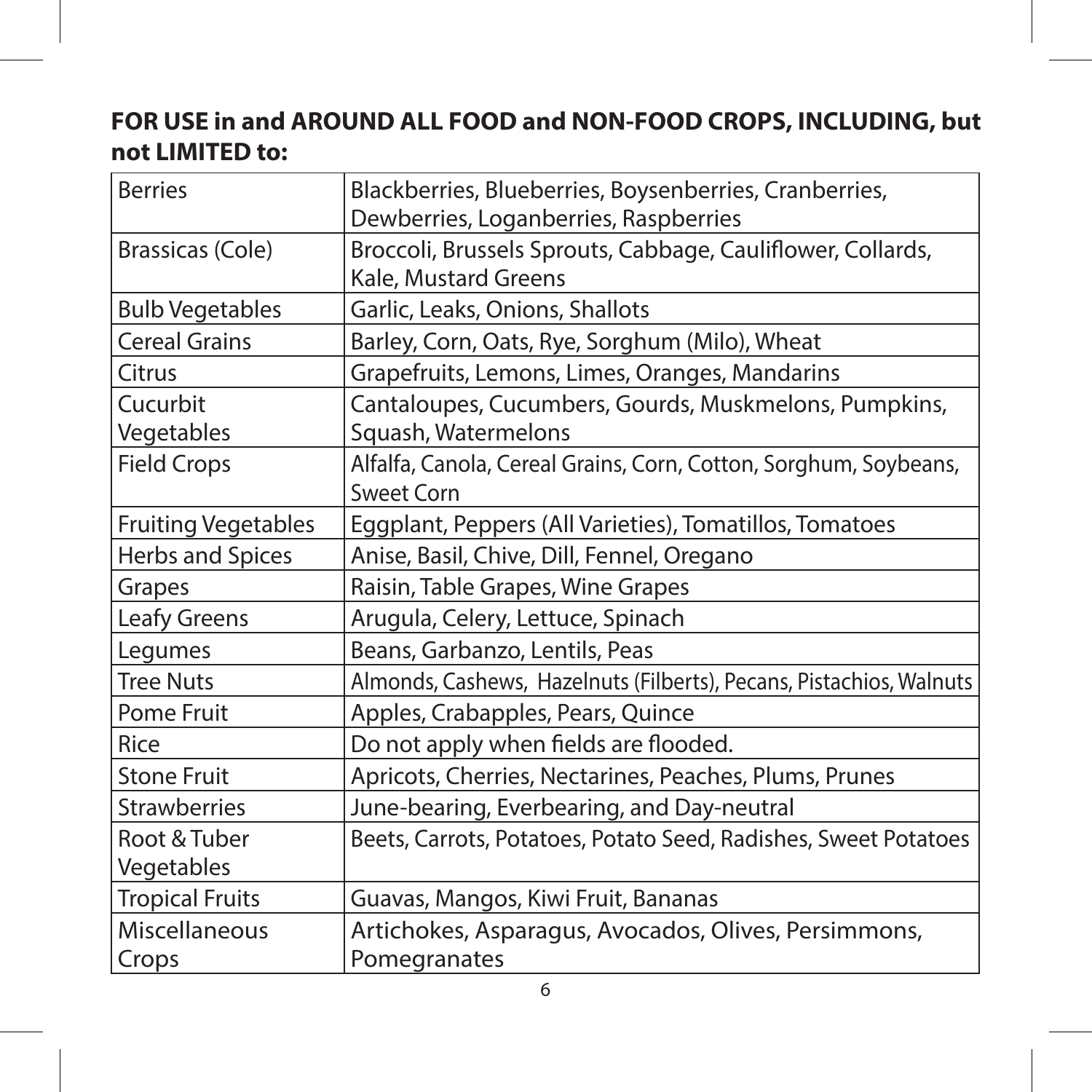#### **Non-Food Crops:**

| and Landscape                                        | Turf, Flowers, Bedding   Bedding Plants, Flowers and Ornamentals, Turf Grass<br>(Maintenance, Sod or Seed Production) |
|------------------------------------------------------|-----------------------------------------------------------------------------------------------------------------------|
| Trees and Shrubs                                     | Christmas Trees, Forest and Commercial Trees, Landscape<br>Trees, Nursery Trees or Shrubs                             |
| Greenhouse and<br><b>Nurseries</b>                   | All Crops, Plants                                                                                                     |
| Fallow Land, Forages and Pastures, Uncultivated Land |                                                                                                                       |

#### **For use in Non-Agricultural and Industrial Sites:**

**SUPPRESS® Herbicide EC**can be used to control undesired vegetation, weeds, and grasses growing in and around parks, golf courses, turf, ornamentals, landscapes, interiorscapes, non-crop areas, right-of-ways, and around building structures, and similar areas.

#### **For use on Sucker Control\*:**

To burn back unwanted basal sucker growth on woody trees and foliage growth on vines, and excessive cane growth in the brambles. Apply before suckers become woody and only to unwanted vegetative parts. Use the 6% to 9% solution to control sucker growth.

*\*Not for use in California*

#### **MIXING INSTRUCTIONS AND APPLICATION RATES**

**SUPPRESS® Herbicide EC** is a non-selective, post-emergent, foliar herbicide for use in and around all food and non-food crop areas. It can also be used in non-agricultural and industrial use sites. **SUPPRESS® Herbicide EC** works best on newly emerged weeds. For more mature weeds, use the higher application rates (6% to 9%) with up to 100 gallons of water per acre. For maximum weed control, apply **SUPPRESS® Herbicide EC** directly on the targeted weeds. Use adequate spray solution volume to ensure thorough weed coverage. **SUPPRESS® Herbicide EC** must be sprayed in a manner to avoid drift, such as applying with hooded spray equipment, to prevent drift damage to the crop.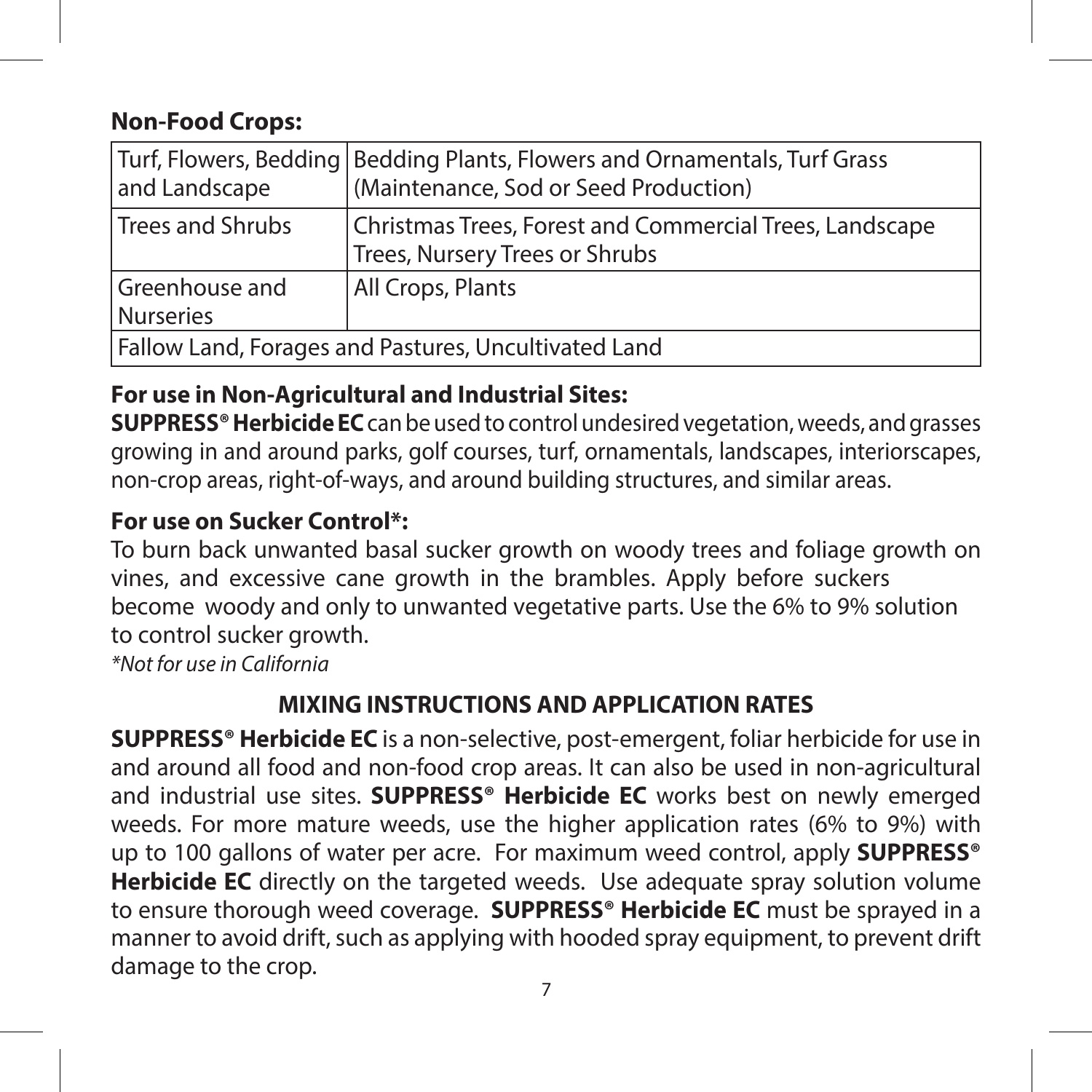**APPLICATION RATES:** Use the lower use rate range for young, succulent and actively growing weeds and the higher rate for weeds greater than six inches in height. Use the highest rate for perennial weeds when the plants have "hardened."

- **• Use a 3% solution** for control of annual weeds.
- **• Use a 6% solution** for burndown of perennial herbaceous plants and weeds in later stage of growth.
- **• Use a 9% solution** when maximum vegetative burndown (for weeds such as field bindweeds and sedges), edging, or foliar trimming is desired.

Repeat applications as required to maintain desired level of weed control and to control plants emerging from seed and underground parts.

**Sucker Control\*:** Use directed spray of 6% to 9% solution when applying **SUPPRESS® Herbicide EC** to eliminate tender suckers. Higher rates (9%) will be needed for mature (lignified) suckers.

*\*Not for use in California*

| <b>Desired Volume of</b><br><b>Spray Solution</b> | Amount of SUPPRESS® Herbicide EC per Volume of Water<br>(Volume/Volume) |             |             |
|---------------------------------------------------|-------------------------------------------------------------------------|-------------|-------------|
| (gallons of water)                                | 3% Solution                                                             | 6% Solution | 9% Solution |
|                                                   | 4 fl oz                                                                 | 8 fl oz     | $12f$ loz   |
| 3                                                 | $12f$ l oz                                                              | $24f$ l oz  | $36f$ loz   |
| 25                                                | 96 fl oz                                                                | $1.5$ gal   | $2.25$ gal  |
| 50                                                | $1.5$ gal                                                               | 3 gal       | $4.5$ gal   |
| 70                                                | $2.1$ gal                                                               | $4.2$ gal   | $6.3$ gal   |
| 100                                               | 3 gal                                                                   | 6 gal       | 9 gal       |

**MIXING INSTRUCTIONS:** Fill sprayer tank with half of the recommended water, then add the appropriate amount of **SUPPRESS® Herbicide EC**. Fill tank with the remaining amount of water. When spraying the solution, **USE CONTINUOUS AGITATION UNTIL ALL SPRAY SOLUTION HAS BEEN APPLIED**. Apply spray solution in properly maintained and calibrated equipment capable of delivering the desired volumes. Apply spray solution as needed to control newly emerged weeds. Use spray solution within 4 hours of mixing.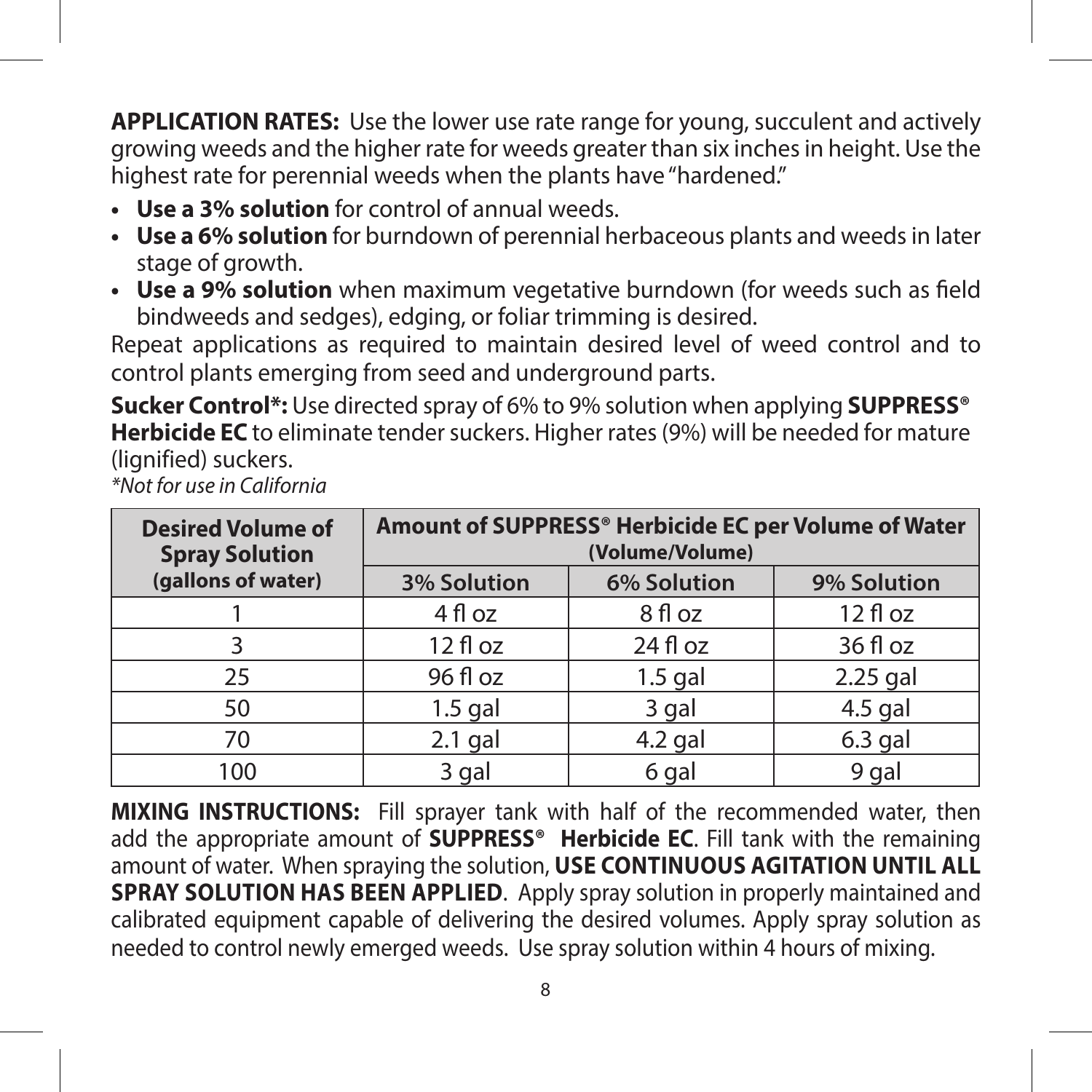**Spray Water pH:** For spray water with pH greater than 7, adjust to pH 6 or below prior to the addition of **SUPPRESS® Herbicide EC**. The dilution water can be adjusted using an acidifier such as **BioLink® Acidifier**.

**Surfactants:** Do not tank mix **SUPPRESS® Herbicide EC** with silicone-based surfactants. Non-ionic surfactants are not recommended.

**SPRAY EQUIPMENT:** Apply **SUPPRESS® Herbicide EC** using hand-held equipment, boom sprayers, pressure sprayers, and hose-end sprayers. Only protected handlers may be in the application area. Always clean application equipment, including o-rings, thoroughly after each use.

Do not apply this product by aerial application. Do not apply when wind conditions favor movement of spray away from the site of application. Avoid spray drift to non-target plants when using electrostatic sprayers. When applying this product in a broadcast application, utilize a hooded sprayer, shielded or other spray equipment that prevents the movement of spray away from the target weeds. Utilize nozzles that are designed to produce large spray droplets to prevent drift onto crop.

#### **DO NOT APPLY THIS PRODUCT THROUGH ANY TYPE OF IRRIGATION SYSTEM.**

**ADDITIONAL PRECAUTIONS:** Do not apply to weeds when wet from dew, rain or water. Do not water within 4 hours after application. Do not apply if rainfall is expected within 4 hours of spray. For maximum burndown, complete coverage is necessary.

#### **DO NOT APPLY TO RICE FIELDS WHEN WATER IS PRESENT OR FIELD IS FLOODED. ENSURE ADEQUATE VENTILATION WHEN SPRAYING THE PRODUCT IN ENCLOSED AREAS SUCH AS GREENHOUSES.**

**COMPATIBILITY:** Conduct a compatibility test when you plan to mix **SUPPRESS® Herbicide EC** with other products. To determine the physical compatibility of **SUPPRESS® Herbicide EC** with other products, use a jar test. Using a quart jar, add the proportionate amounts of the products to approximately one quart of solution. Add dry formulations first, then aqueous flowables, and then emulsifiable concentrates last. Agitate well. After thorough mixing, allow this mixture to stand for 5 minutes. If the combination does not form a precipitate and can be readily remixed, it is physically compatible. Once compatibility has been confirmed, use the same order of addition for adding products to the spray tank. Follow the more restrictive labeling requirements of any tank mix partner. Do not tank mix with products which prohibit tank mixing. Treat a small test plot if new combinations of products are being used for the first time.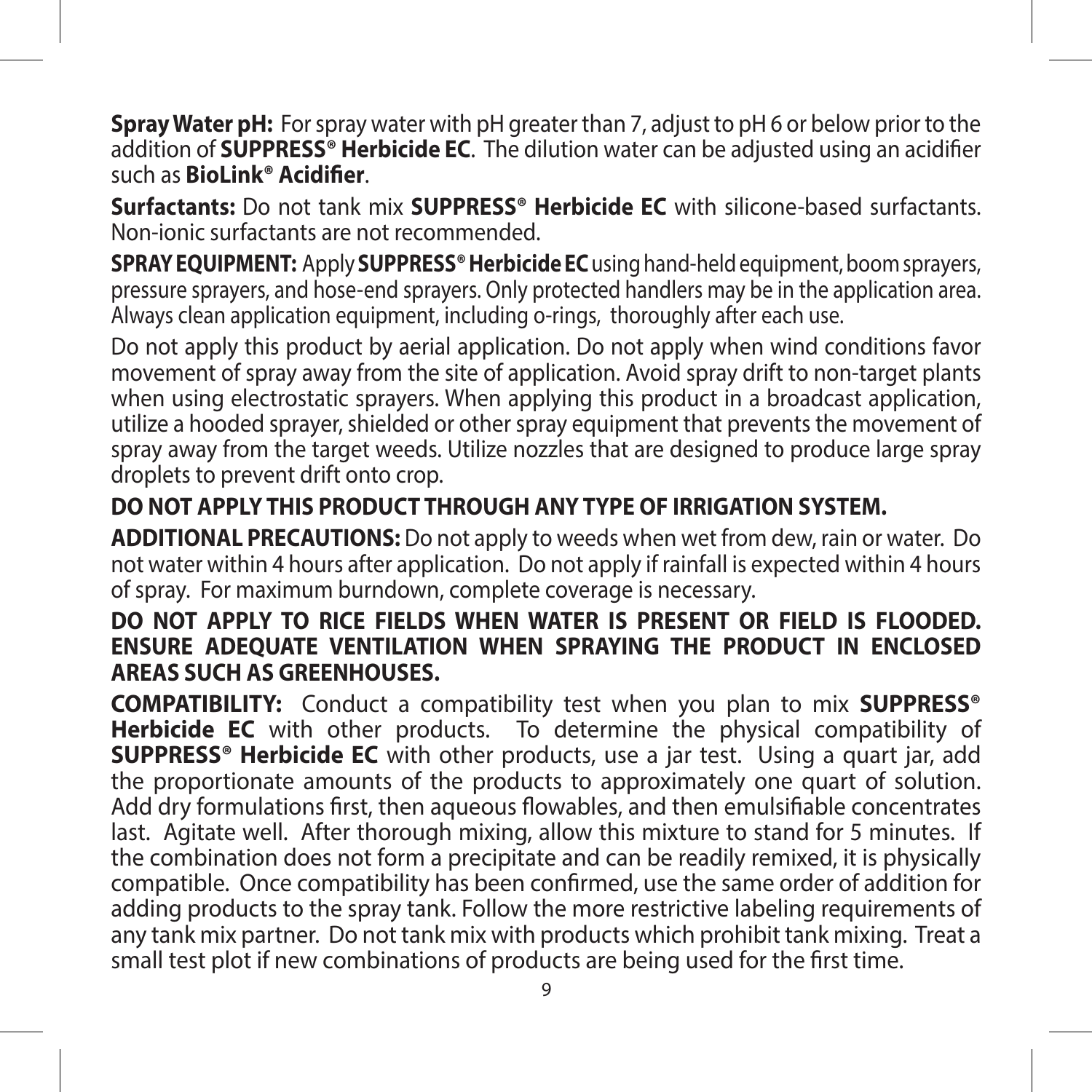#### **STORAGE AND DISPOSAL**

#### **Do not contaminate water, food or feed by storage or disposal.**

**PESTICIDE STORAGE:** Store **SUPPRESS® Herbicide EC** in a cool place out of direct sunlight. Do not freeze.

**PESTICIDE DISPOSAL:** Wastes resulting from the use of this product may be disposed of on site or at an approved waste disposal facility.

**CONTAINER HANDLING [for containers less than 5 gallons]:** Non-refillable container. Do not reuse or refill this container. Triple rinse (or equivalent) container promptly after emptying, then offer for recycling, if available, or reconditioning, if appropriate, or puncture and dispose of in a sanitary landfill, or, if allowed by state and local authorities, by incineration. If burned, stay out of smoke. Triple rinse as follows: Empty the remaining contents into application equipment or a mix tank and drain for 10 seconds after the flow begins to drip. Fill the container ¼ full with water and recap. Shake for 10 seconds. Pour rinsate into application equipment or a mix tank or store rinsate for later use or disposal. Drain for 10 seconds after the flow begins to drip. Repeat this procedure two more times. Then offer for recycling, if available, or puncture or dispose of in a sanitary landfill, or by incineration. Do not burn unless allowed by state and local ordinances.

**CONTAINER HANDLING [for containers greater than 5 gallons]:** Non-refillable container. Do not reuse or refill this container. Triple rinse (or equivalent) promptly after emptying. Triple rinse as follows: Empty the remaining contents into the application equipment or a mix tank. Fill the container  $\frac{1}{4}$  full with water. Replace and tighten closures. Tip container on its side and roll it back and forth, ensuring at least one complete revolution, for 30 seconds. Stand the container on its end and tip it back and forth several times. Empty the rinsate into application equipment or a mix tank or store rinsate for later use or disposal. Repeat this procedure two more times. Then offer for recycling, if available, or puncture or dispose of in a sanitary landfill, or by incineration. Do not burn unless allowed by state and local ordinances.

**NOTICE OF WARRANTY -** Westbridge warrants that the product conforms to its chemical description and is reasonably fit for the purposes stated on the label when used in accordance with the directions under normal conditions of use. Crop injury, ineffectiveness or other unintended consequences may result because of such factors as weather conditions, presence of other materials or the manner of use or application, all of which are beyond the control of Westbridge. To the extent consistent with applicable law, Westbridge shall not be liable for consequential, special or indirect damages resulting from the use or handling of this product. Westbridge's liability is limited to replacement of product or refund of purchase price. Westbridge makes no warranties of merchantability or fitness for a particular purpose nor any other express or implied warranty except as stated above.

SUPPRESS® is a registered trademark of Westbridge Agricultural Products. REV160602